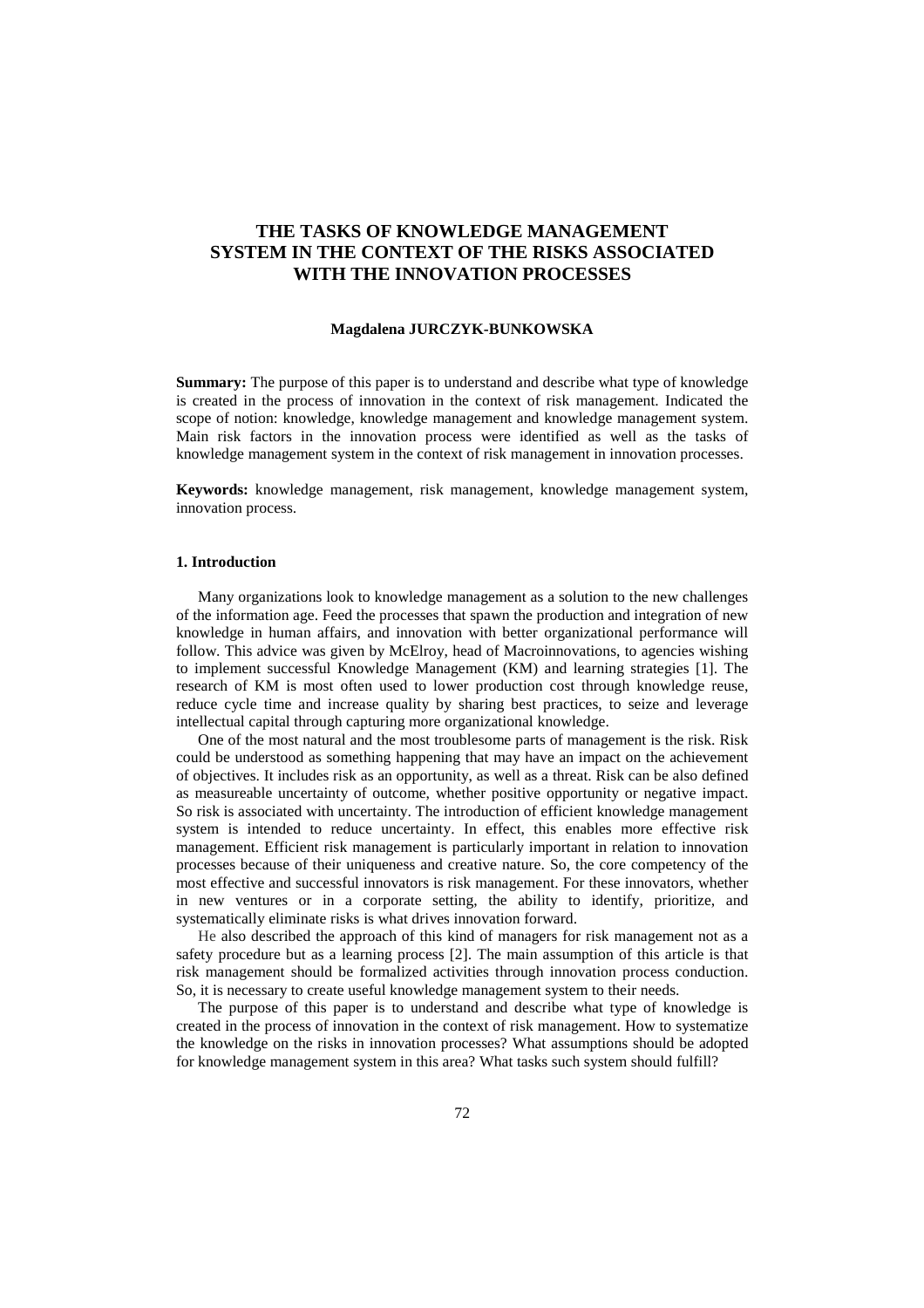The first chapter of the article indicates the scope of notion: knowledge, knowledge management and knowledge management system. It also points out some of the factors of success in knowledge management and the proposed approach to create knowledge management system. The second point of the article is concerned with managing the innovation process indicating its main problems. In the third part of the article, main risk factors in the innovation process were identified. The fourth section presents the concept of stored knowledge of risk management in the structure based on extracting the three categories of innovation processes. This section also identifies the tasks of knowledge management system in the context of risk management in innovation processes. In conclusion section, reference is made to the main tasks of knowledge management system and establishes the effects of its use.

#### **2. The issue of innovation process management**

Innovation is definitely more than just coming up with good ideas or a single event; it is more of a process of making ideas work in practice and then commercializing them. Importantly this process can be managed. [3]. The innovation process involves three main phases. The first phases of innovation process are often called the fuzzy front end of innovation. The fuzzy front end is defined as the activities taking place before the formal, well structured development process begins. Activities in the front end of innovation process are often unpredictable and unstructured and therefore hard to manage. Nevertheless these activities have a major role in determining which projects to execute and affect strongly on the definitions of quality, costs and time frame of the project. [4]

The next two phases: the development and commercialization are more linear and structured. During the implementation, the high uncertainty of the early stages is gradually replaced with accurate knowledge about technological feasibility, market demand, competition and regulations. Research on all these factors naturally increases costs. Implementation phase can be further divided in three core elements, which are acquiring knowledge resources, executing the project and launching and sustaining innovation.[3]

From a managerial viewpoint, to understand the process of innovation is to understand the factors that facilitate and inhibit the development of innovations. These factors include ideas, people, transactions, and context over time. Associated with each of these four factors are four central problems in the management as follows [5]:

- 1. *The human problem of managing attention* because people and their organizations are largely designed to focus on, harvest, and protect existing practices rather than pay attention to developing new ideas. The more successful an organization is the more difficult it is to trigger peoples' action thresholds to pay attention to new ideas, needs, and opportunities.
- 2. *The process problem is managing ideas into good currency* so that innovative ideas are implemented and institutionalized. While the invention or conception of innovative ideas may be an individual activity, innovation (inventing and implementing new ideas) is a collective achievement of pushing and riding those ideas into good currency. The social and political dynamics of innovation become paramount as one addresses the energy and commitment that are needed among coalitions of interest groups to develop an innovation.
- 3. *The structural problem of managing part*-whole relationships, which emerges from the proliferation of ideas, people and transactions as an innovation develops over time. A common characteristic of the innovation process is that multiple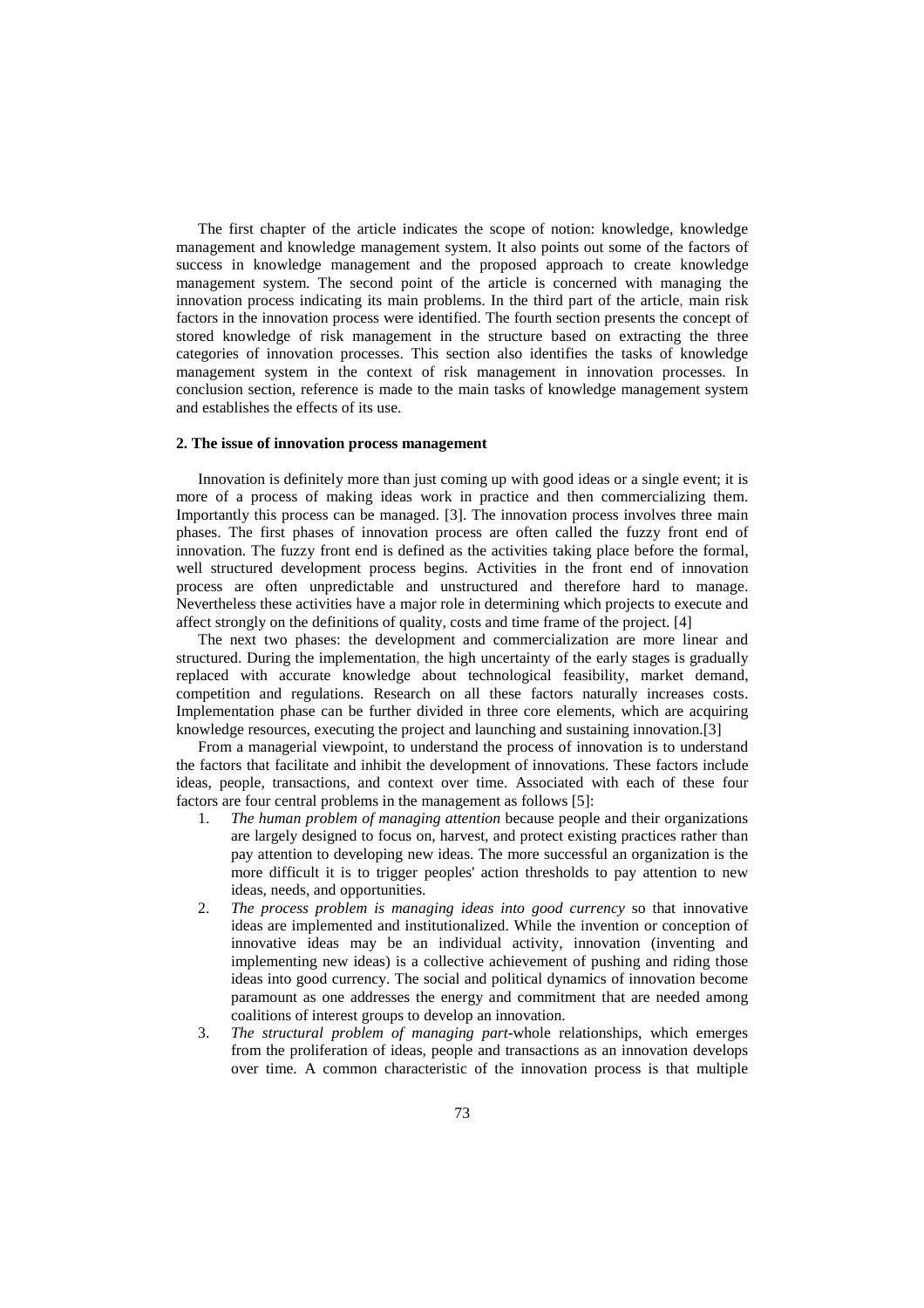functions, resources, and disciplines are needed to transform an innovative idea into a concrete reality-so much so that individuals involved in individual transactions lose sight of the whole innovation effort.

4. Finally, the strategic problem is *creating an infrastructure that is conducive to innovation*. One of the elements of this structure should be a system of risk management.

Due to the fact that innovation involves lots of uncertainty (technical, market, social, political etc.) it is a high risk activity. Most of the developed ideas never make it to the market. Still, not to innovate is rarely an option to companies as it would mean certain failure in rapidly changing and fiercely competed environments. Efficient management is needed for innovations to be successful [3]. This also refers to risk management as part of managing the innovation process. Therefore, management of the innovation process should be supported by knowledge management system.

#### **3. Risks factors in the innovation process**

The broad definition of risk management indicates that it is a process 'of understanding the nature of uncertain future events and making positive plans to mitigate them where they present threat or to take advantage of them where they present opportunities' [6]. This author also points that a methodical approach to risk management enhances the ability of an organization to manage risks at all stages. The importance of systematic approach to risk management also highlights Edwards and Bowen [7] noting that it encourages decisionmaking inside an organization which is more controlled, more consistent and yet at the same time more flexible'. Very interesting approaches for shaping risk management in innovation process have been proposed by Tsohou et. all [8]. Submit them to the diagram in figure 1. There is no single, appropriate method to identification of risk factors. Can be used for this purpose brainstorming, analysis of documentation, technology questionnaire findings, Ishikawa diagram, etc. There is no possibility to identify all risk factors from the perspective of one part of the organization. This should be implemented within the an interdisciplinary team. It is good to know the different classifications of risk factors and identify them by category.

The level of risk is connected with various factors. Proper indication of the need for innovation is essential to the success of innovation. However, it is also necessary to specify the particular environmental situation and determine the right time for implementation of innovation.

Success will also depend on a market factor. When the company is known at the market and has strong relation with customer and also supplier and buyer, the risk is low. If the company is not at the market but has relations with customer (another product) and



Fig. 1. The risk management stages [8]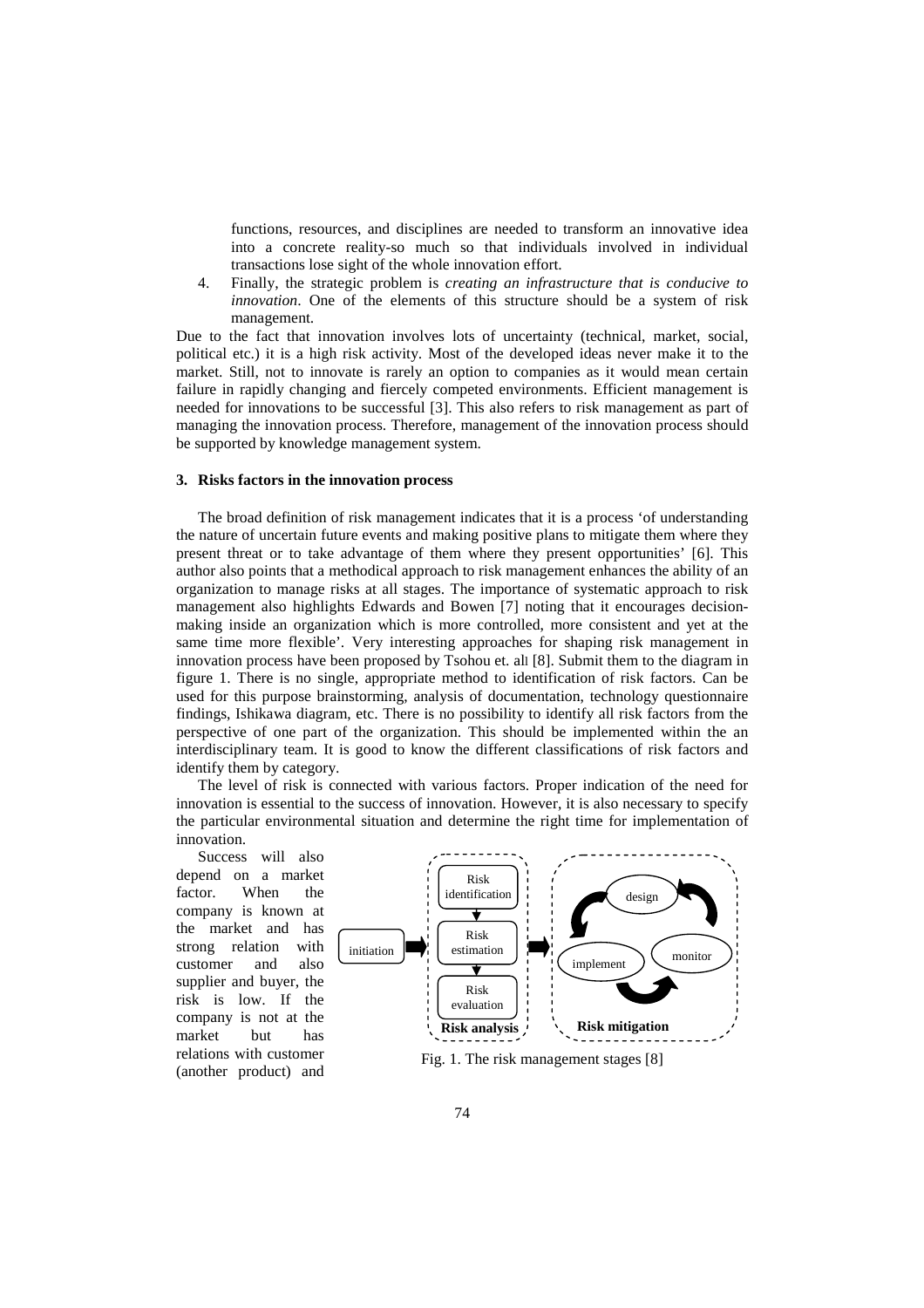suppliers and buyer are in coordination of innovation product, the risk is medium. The high risk will be taken, when the company is not in this market or the similar markets and doesn`t have a relation with customer, suppliers and buyers. In addition to market knowledge, other important risk factors are:

- − characterization of the recipients of innovation (e.g. the customers targeted by the product),
- involvement of the competitors, their number and position in the market,
- financial capacity of the company,
- experience in implementing innovation.

At the planning stage of innovation the company has the ability to influence which risk factors will be dealt during innovation process with. Task of the KM system is indication of the level of risk in the particular process of innovation and prompting how to manage this kind of risks factors. Plans are developed assuming occurrence of given situation. It is also possible to create alternative plans in case of occurrence of defined risk factors.

### **4. Knowledge management system**

To define a knowledge management system it is first essential to define knowledge and

knowledge management. There is no consensus on the nature of knowledge. The knowledge is dynamic by nature; it is created in social interactions among individuals and organizations. One of the knowledge definitions, which is favored by this article is: "Knowledge is the capacity for effective action." [9]. Knowledge can be divided in explicit knowledge, tacit knowledge and self-transcending knowledge (fig. 2). Explicit knowledge is knowledge that can be codified and therefore is relatively easy to communicate, process, store and transfer over the distances. Tacit knowledge means knowledge that is personal and difficult to formalize, making it more difficult to transfer and a more valuable asset. Tacit knowledge can be shared trough common experiences, observations and imitation. Self-transcending knowledge is the ability to sense and presence the emerging opportunities. It is defined as "tacit knowledge prior to its embodiment".



knowledge [10]

In order to determine the tasks of knowledge management system in the innovation process it is advised to look at knowledge lifecycle phase form physical, human, and technological point of view (fig. 3). Knowledge itself is not manageable. What is manageable are the processes necessary to encourage the sharing of knowledge and the development of intellectual capital assets. Knowledge Management (KM) refers to a systematic and organizational specific framework to capture, acquire, organize and communicate both tacit and explicit knowledge of employees so that other employees may utilize them to be more effective and productive in their work and maximize the organization`s knowledge. [12] The similar definition was presented by Armit Tiwana [13]. Knowledge management's general objective is getting the right information (explicit or tacit one) to the right people at the right time, so they can make the best use of it. In addition, it helps people to create knowledge and share and act upon information in ways that will measurably improve the performance of an organization and its partners.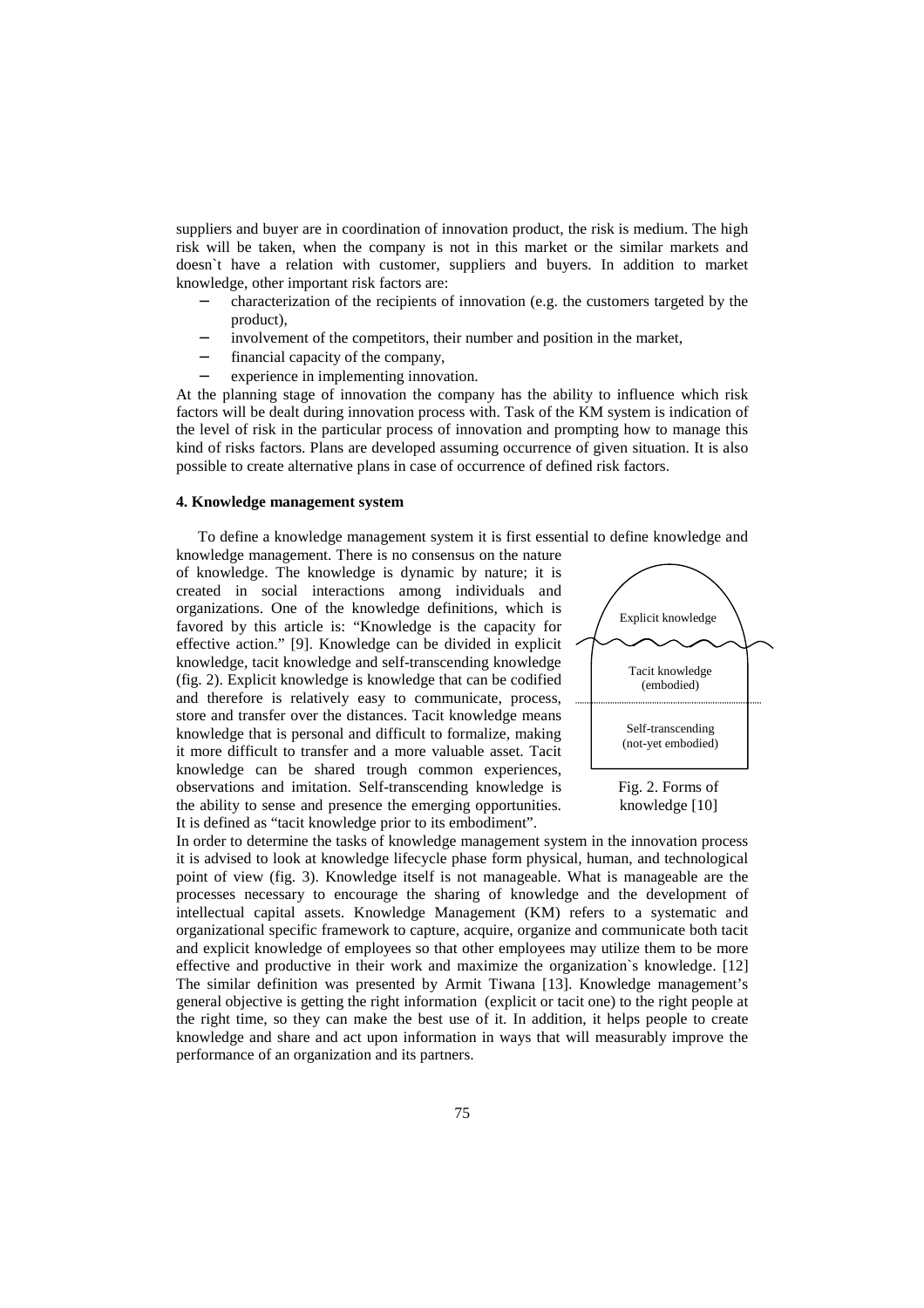

Fig. 3. Knowledge management functions in different stages of the innovation process [11]

KM includes four knowledge processes: knowledge creation, knowledge storage, knowledge distribution, and knowledge application. Another definition highlights that, knowledge management is the leveraging of collective wisdom to increase responsiveness and innovation. [14]. Jeanne Holm, Chief Knowledge Architect at NASA's Jet Propulsion Laboratory, points the most important factors of knowledge management success, fig. 4. She highlights a crucial role of culture referring to the example of Japanese and American approaches to knowledge management. If people are unwilling to share their own knowledge or to use information from others, knowledge management will fail. However, she says that most people want to share what they know, but incentive structures neither reward them for doing so, nor allow them the time to share.

To add value to KM there is a need for Knowledge Management System (KMS), which facilitates the generation, preservation, and sharing of knowledge [16]. Realizing the importance of knowledge as an organizational asset that enables sustainable competitive

advantage, many firms are developing KMS designed especially to facilitate the sharing and integration of knowledge, thus making a distinction between data and information.

## **4.1. Concept of knowledge categorization in risk management of innovation process**

The scope of information and knowledge created and used in the processes of innovation are different in each of the three categories of processes.



Fig. 4. Knowledge management critical success factors [15]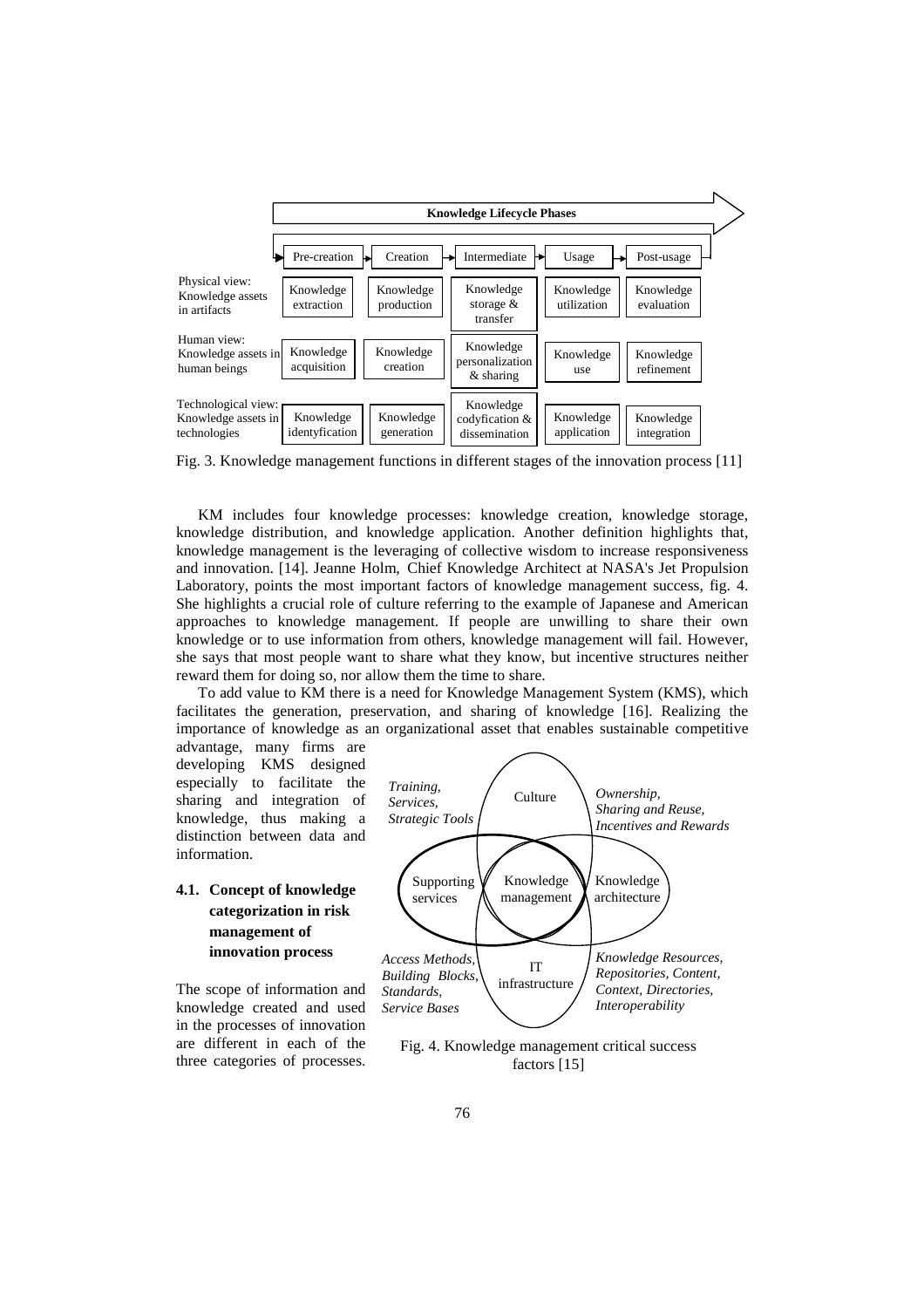The way of separating each of this category is discussed in detail in other author's publication [17]. Distinguishes between the following three categories of innovation process:

- innovation of current needs horizon, which is implemented in the short term and focused on a single area of activity,
- innovation of potential development horizon, middle term having an impact on a few associated activities creating a part of process or whole process,
- innovation of creating new business horizon, long term range, which could create new possibilities for whole business e.g. a new product or technology.

Each of these categories is characterized by necessity of different approach to the risk management. It is related to differences between the innovation processes in terms of:

- process scope (e.g.: production system, particular task, single process),
- − frequency,
- novelty level.
- the possibility of precision in creating innovation budget,
- similarity to other innovations projects,
- − complexity of communications between units,
- risk tolerances.
- risk categories,
- decision making levels,
- − changeability of environment.

The process of risk management starts with identification of potential risk. Starting from this stage through all the next steps listed on the top of the cube (figure 5), the methods and tools will differ depending on the category of innovation processes placed on the right side of the cube. Various means are available and these include the use of: risk registers, experience, intuition, analysis of assumptions, analysis of hazards, etc.

Identified risk factors should

be quantified to establish their potential impacts on the project basing on risk factor asses and analyze. This should be done objectively and accurately and qualitatively or quantitatively [19] observed that "in most analyses only a few key risks are investigated and it should be easy to see which those risks are". This observation suggests that major risks should not be ignored at the expense of minor risks. Only a good and effective evaluation can inform the categorization of risks as either major or minor.



Fig. 5. Framework for knowledge management at the risk of innovation process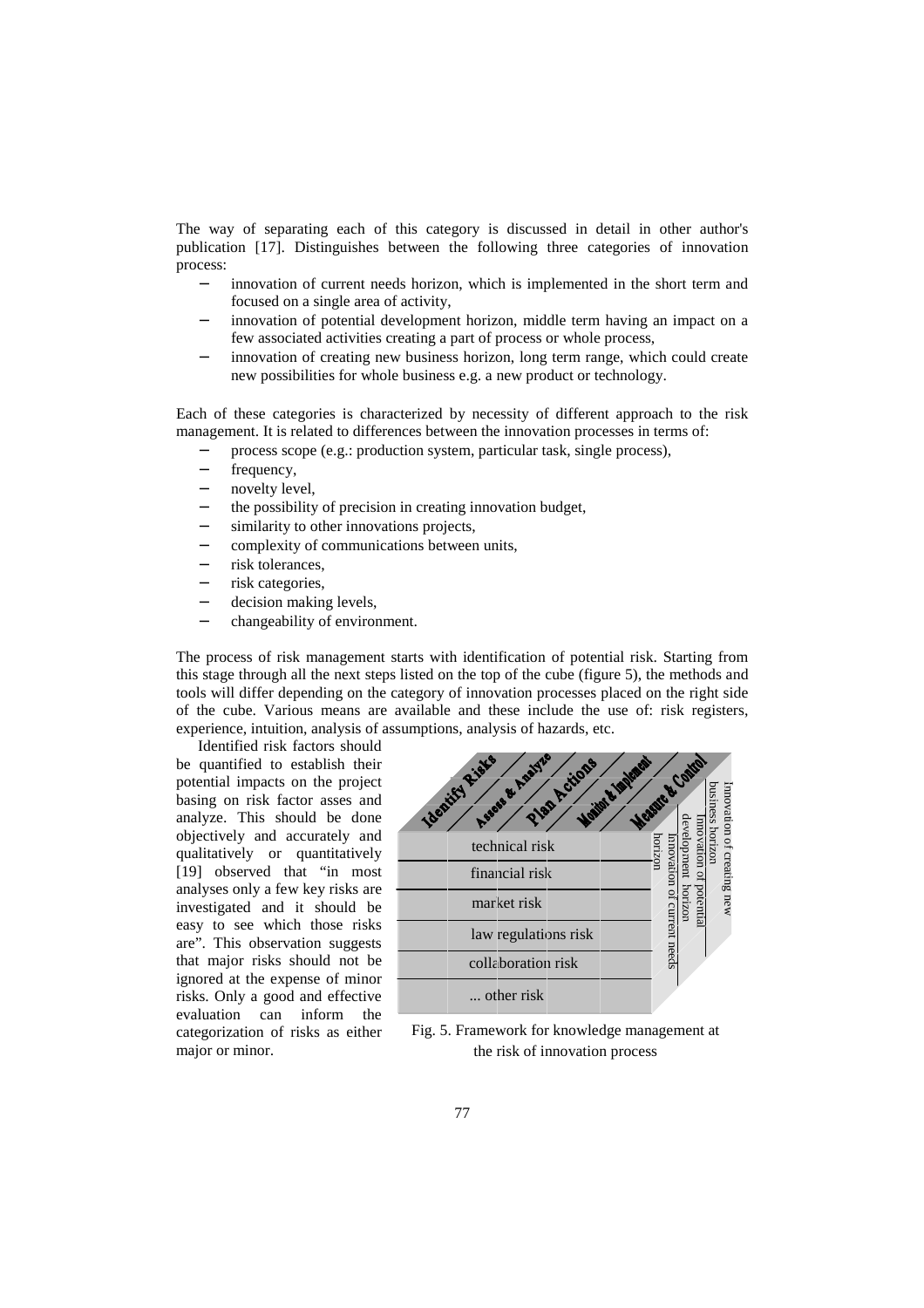### **4.2. Issue of knowledge management system for risk management in innovation processes**

The main requirement of any risk management cracking system is to capture all phases of the life cycle of risk. The task of knowledge management system is to organize information so that people can easily find it, used it and share it. This structure also has to permit acquisition of the relevant knowledge at a given stage of the innovation process and due to the category. This structure also has to permit acquisition of the relevant knowledge due to the stage of innovation process and due to the category of innovation processes. In the context of this article knowledge management system should enable communication and documentation extend throughout all of the functions of risk management at innovation process. The main areas of risk management are presented in fig. 5, on the top of the cube. They provide specific sub-process with their inputs and outputs.

- 1. Identify risk problems and opportunities, scope, context and associated risk issues. Inputs are plans of innovation process (with necessary resources) and environmental analysis. Output is a list of risk.
- 2. Asses and analyze the risk assessment of key risk, determining degree of exposure, expressed as likelihood and impact, ranking risks with considering risk tolerance. The company should estimate probabilities of events and the impact of their consequence and also prioritize these different risk factors in order to solve them. Innovation process is inherently risky, so company cannot solve all the risks. Inputs could be expert opinion, hazard analysis, technical analysis, experience. Outputs are risk evaluation, classification and prioritization.
- 3. Plan actions identifying and analyzing options-ways to minimize threats and maximize opportunities-approaches, tools. Decide what, if anything, should be done about risks.
- 4. Monitor and implement the action Observation of the risks during the process of innovation.
- 5. Measure and control verification of the effects of actions taken by measuring the parameters of the innovation process or/and observation, incidents evaluation and signalization to the management unit.

It should not be forgotten that access to more information does not innately give people the ability to make better decisions. The information that people have access to needs to be accurate and timely. Someone needs to take responsibility for the content of the information, as well as keeping or putting that content in context.

### **5. Conclusions**

Fear of the risk is often a barrier to take up innovative projects. For this reason, one of the most important tasks of knowledge management system is to decrease concerns to undertake innovative process. Innovative projects in different categories should become everyday life of the companies because due to this the company achieves a stable and significant competitive advantage. It also affects to create the culture of innovation and growth of knowledge in the enterprise. Implementation of the KMS has to improve the efficiency of innovation processes and also avoid knowledge loss and stimulate knowledge grow and creation [20]. The tasks of knowledge management system for the issue of risk management are as follows.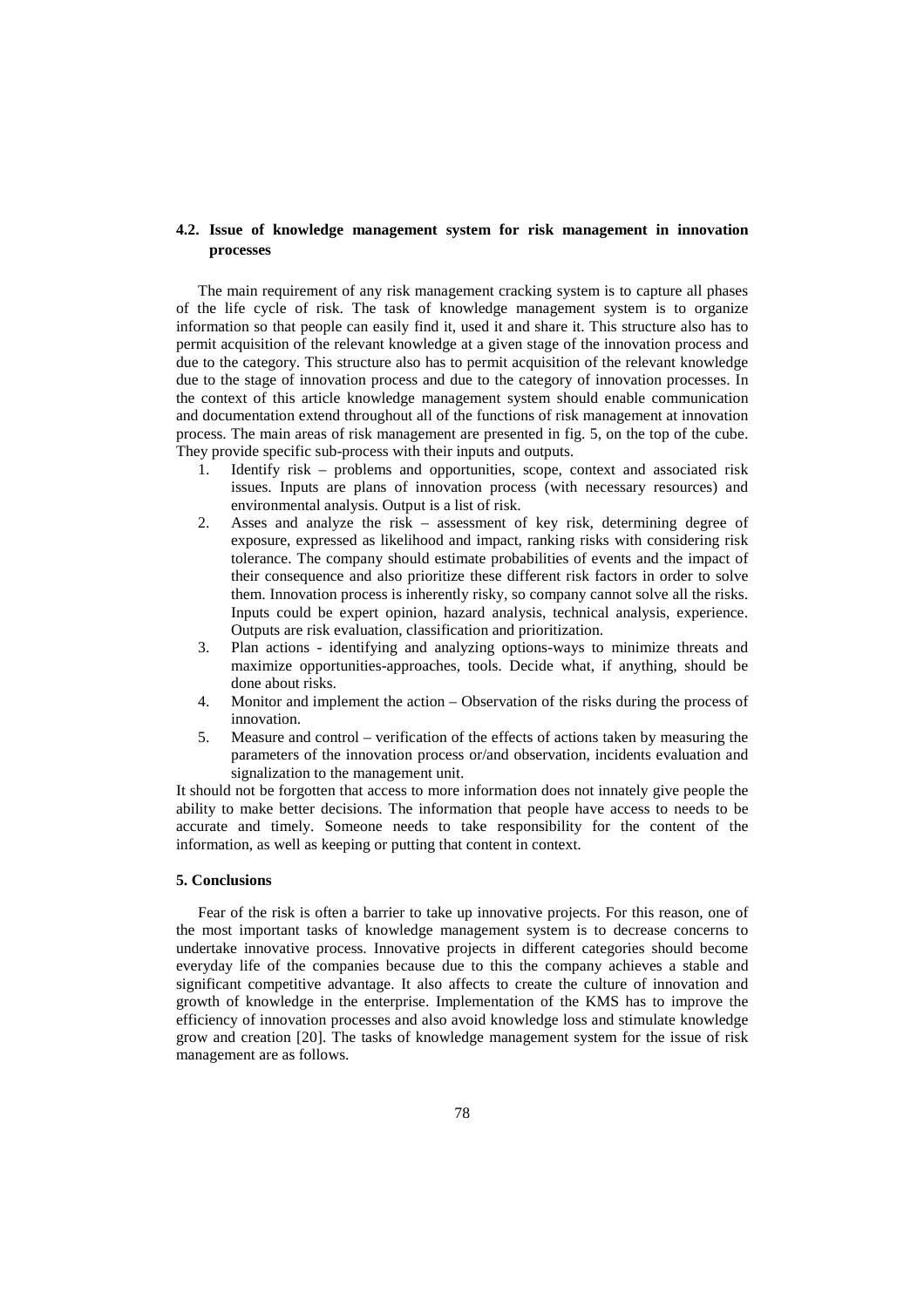- 1. Acceleration and objectivity of risk's factors assessment for all categories of innovation process.
- 2. Ensuring proper concentration to the most important risk factors of particular category of innovation process.
- 3. An indication of the risk factors which are important at particular stage of the innovation process.
- 4. Reducing problems associated with failing to take account of relevant and typical risk factors in the category of innovation process. Supporting the identification of key risk factors.
- 5. Assisting choice regarding the use of appropriate methods and tools in the risk management in innovation process.
- 6. Determination of the necessary information for proper risk management at the particular stage of the innovation process.
- 7. Orientation in risk management on long-term goals rather than short-term optimization. E.g. reduction costs in a given stage of the innovation process by the abandonment of some kinds of analysis.
- 8. Formalization of following decisions in accordance to the strategy of particular company: avoiding risk, obtaining additional information and risk transferring.

**Acknowledgement:** Author would like to thank Polish government agency: National Science Centre for financial support of this research project (Nr 4025/B/H03/2011/40).

### **References**

- 1. McElroy M.: Second-Generation KM: A White Paper. Knowledge Management vol. 4(3), 2000.
- 2. Gilbert C., Eyring M.: Beating the Odds When You Launch a New Venture, Harvard Business Review, May 01, 2010 pp.92-98.
- 3. Tidd J., Bessant J., Pavitt K.: Managing innovation: Integrating Technological, Market and Organizational Change. John Wiley & Sons, West Sussex, England, 2005.
- 4. Herstatt C., Verworn B. Nagahira, A.: Reducing project related uncertainty in the "fuzzy front end" of innovation – A Comparison of German and Japanese product innovation projects. International Journal of Product Development vol. 1/ 1, 2004, pp.43-65.
- 5. Van de Ven, A.: Central problems in the management of innovation. Management Science, 32 (5), 1986, pp. 590-607.
- 6. Taplin, R.: Risk Management and Innovation in Japan. Britain and the United States. Routledge, UK, 2005.
- 7. Edwards, P. J., Bowen, P. A. (2005). *Risk Management in Project Organization*. University of New South Wales Press Ltd. Australia.
- 8. Tsohou A., Karyda M., Kokolakis S., Kiountouzis E.: Formulating information systems risk management strategies through cultural theory, Information Management & Computer Security, Vol. 14 / 3, 2006, pp.198 – 217
- 9. Argyris C.: Knowledge for Action. CA: Jossey-Bass, San Francisco 1993.
- 10. Scharmer C.: Self-transcending knowledge: sensing and organizing around emerging opportunities. Journal of Knowledge Management vol. 5/2, 2001, pp. 137-150.